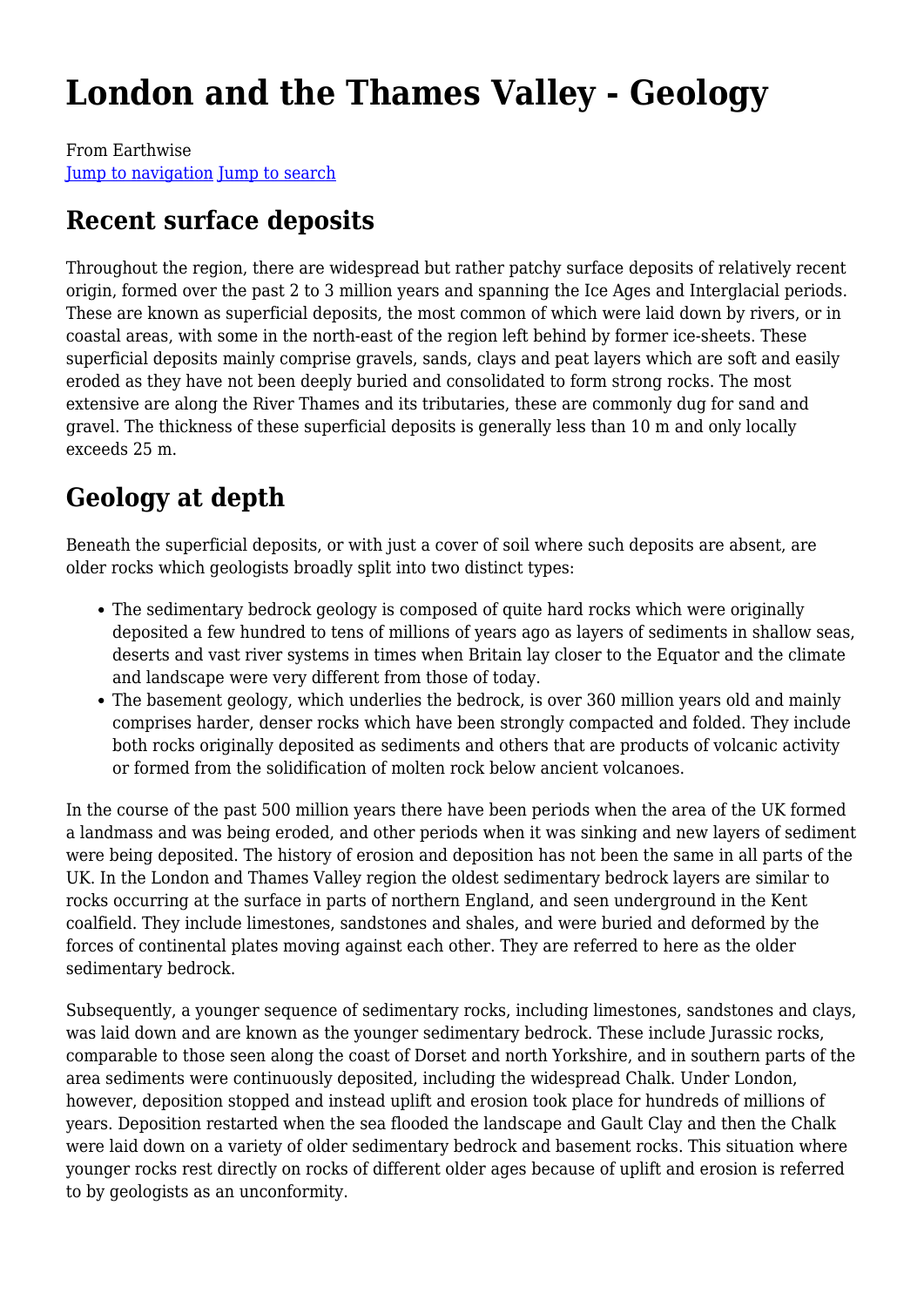

The alignment of this section and key are shown in **Figure P902272**. P902271



Schematic cross-sections of the geology underlying London and the Thames Valley. The alignment of this section and key are shown in **Figure P902272**.

In some places in the south and west of the region, the younger sedimentary bedrock extends to more than 1 km depth. However, in most of the region the older sedimentary bedrock and basement rocks occur within 500 m of the surface, and lie as shallow as 150 m in some north-eastern parts. **Figures P902271** and **P902250** are vertical sections through the geology, referred to as geological cross-sections, and illustrate these variations.



Geological sketch map showing the range and distribution of different rock types in the London and Thames Valley region, in relation to major towns and cities. The extent of London and Thames Valley region is identified on the inset map of the United Kingdom. P902272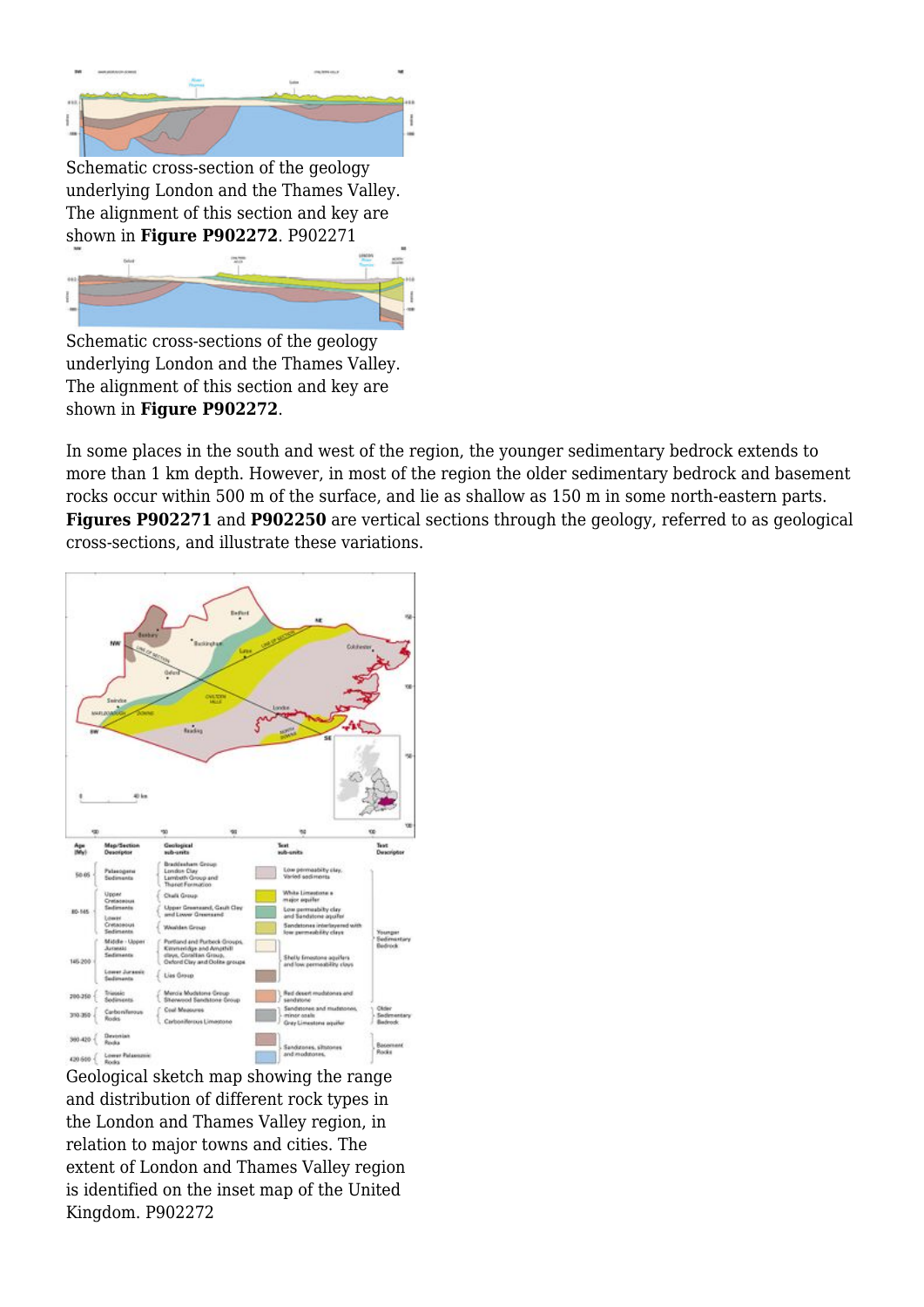The younger sedimentary bedrock occurs at the surface and dictates the broad variations in geography and land use across the region. It is composed of varied rocks formed from about 50 to 250 million years ago, mainly as sediment layers in shallow seas or on extensive coastal plains. While harder and more consolidated than the superficial deposits, many of the younger sedimentary bedrock are quite soft and easily eroded. The youngest, uppermost layers occur in the centre of the London Basin and are dominated by clays. The Chalk, which forms the surrounding Chiltern Hills, the North Downs and the downlands of Berkshire, north Hampshire and Wiltshire, also extends at depth beneath the London Basin forming a down-folded, basin-like form that geologists call a syncline (see **Figure P902250**). In the Upper Thames Valley, the younger sedimentary layers are tilted gently towards the south-east, descending beneath the Chalk. Progressively older rocks occur at the surface towards the north-west.

The older sedimentary bedrock is preserved in troughs or basins resting on the even older basement rocks and concealed beneath the younger sedimentary bedrock. Elsewhere, basement rocks lie directly below the younger sedimentary bedrock because the older sedimentary rocks had been eroded away before the younger sedimentary rocks were laid down.

There is significant regional variation in the nature and thickness of the younger sedimentary bedrock, which is now described for each of the three geographical divisions of the region. The structure and composition of the older sedimentary bedrock and basement also varies across the region but in a different pattern, so it is described separately for the region as a whole.

## **Younger sedimentary bedrock**

#### **London Basin**

The London Basin is a low-lying relatively flat area extending from Berkshire and northern Hampshire eastwards through northern Surrey, Greater London and Essex. The younger sedimentary bedrock layers of the London Basin (Palaeogene sediments) are mainly composed of clay, with some sand and localised layers of gravel. The sequence is dominated by the London Clay, which is up to 150 m thick in the Greater London area. Beneath the London Clay, there are patchy layers of sands, clays and gravels (Lambeth Group and Thanet Formation). These are as much as 40 m thick in Essex but reduce westwards to as little as 20 m in western Berkshire. Where the London Basin is deepest, particularly in the area of the Surrey heathlands west of London, the London Clay is covered by younger layers of sands, silts and clays (Bracklesham Group), which are up to 140 m thick. Commonly, water can percolate between the grains of the sand and gravel deposits in sufficient quantity to be useful as a local drinking water supply. Deposits like this are known as aquifers. The Chalk and Gault Clay are about 300 m thick and underlie the whole basin resting directly on basement rocks of the London Platform.

#### **The Chalk Downlands**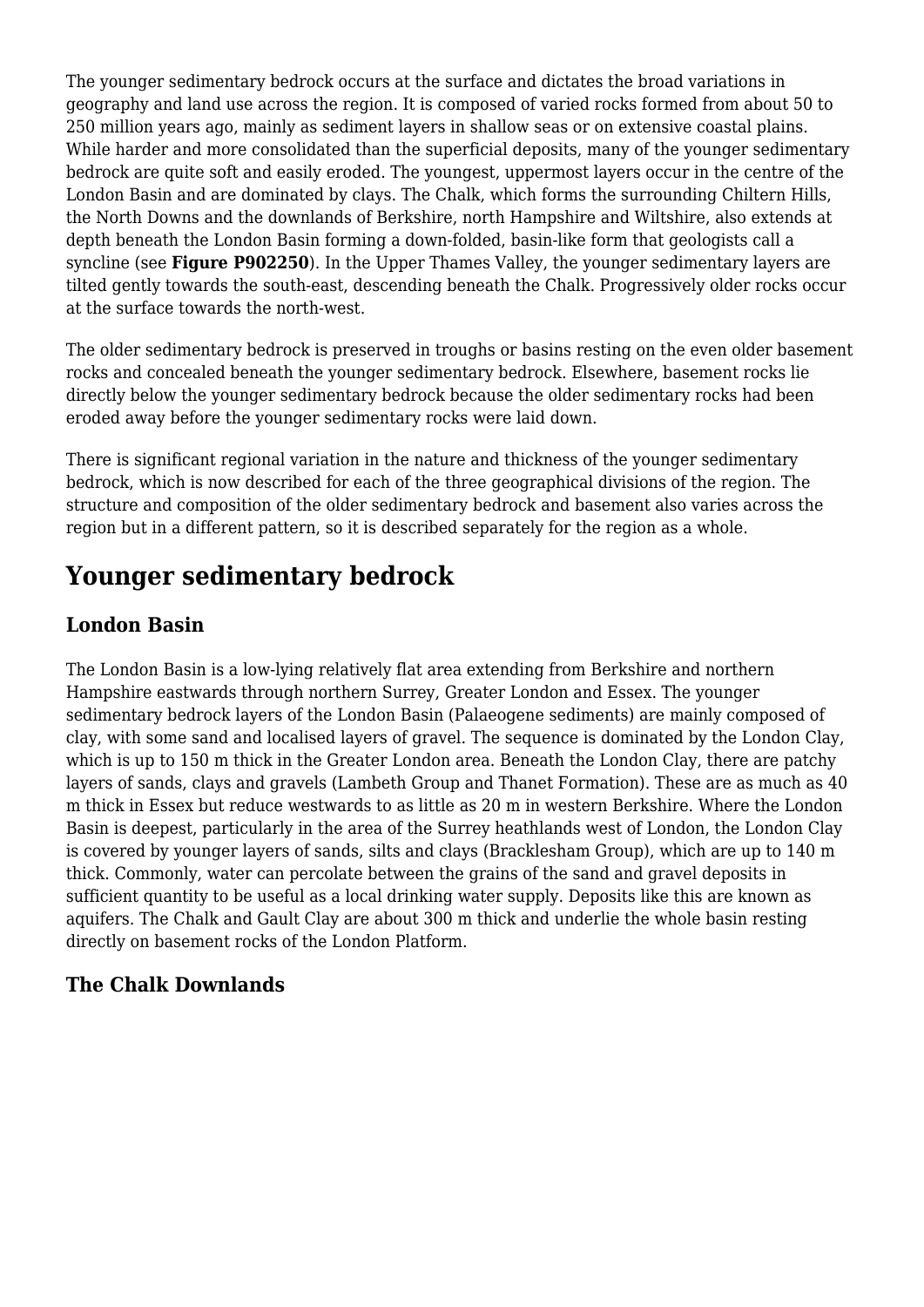

Chalk quarries in the face of the North Downs, near Dorking, Surrey. P209845.

The London Basin is surrounded to the south by the North Downs of Surrey and west Kent (**Plate P209845**), extending westwards into the downlands of northern Hampshire, and to the north by the Chiltern Hills and the Berkshire Downs, extending westwards into the Marlborough Downs of Wiltshire. All these areas of downland are formed by the Chalk, which is a very fine-grained white or pale grey limestone. The Chalk often contains nodules of flint, a very hard form of silica.



Chalk with flints beneath Palaeogene sediments, in a road cutting near Newbury. P535262.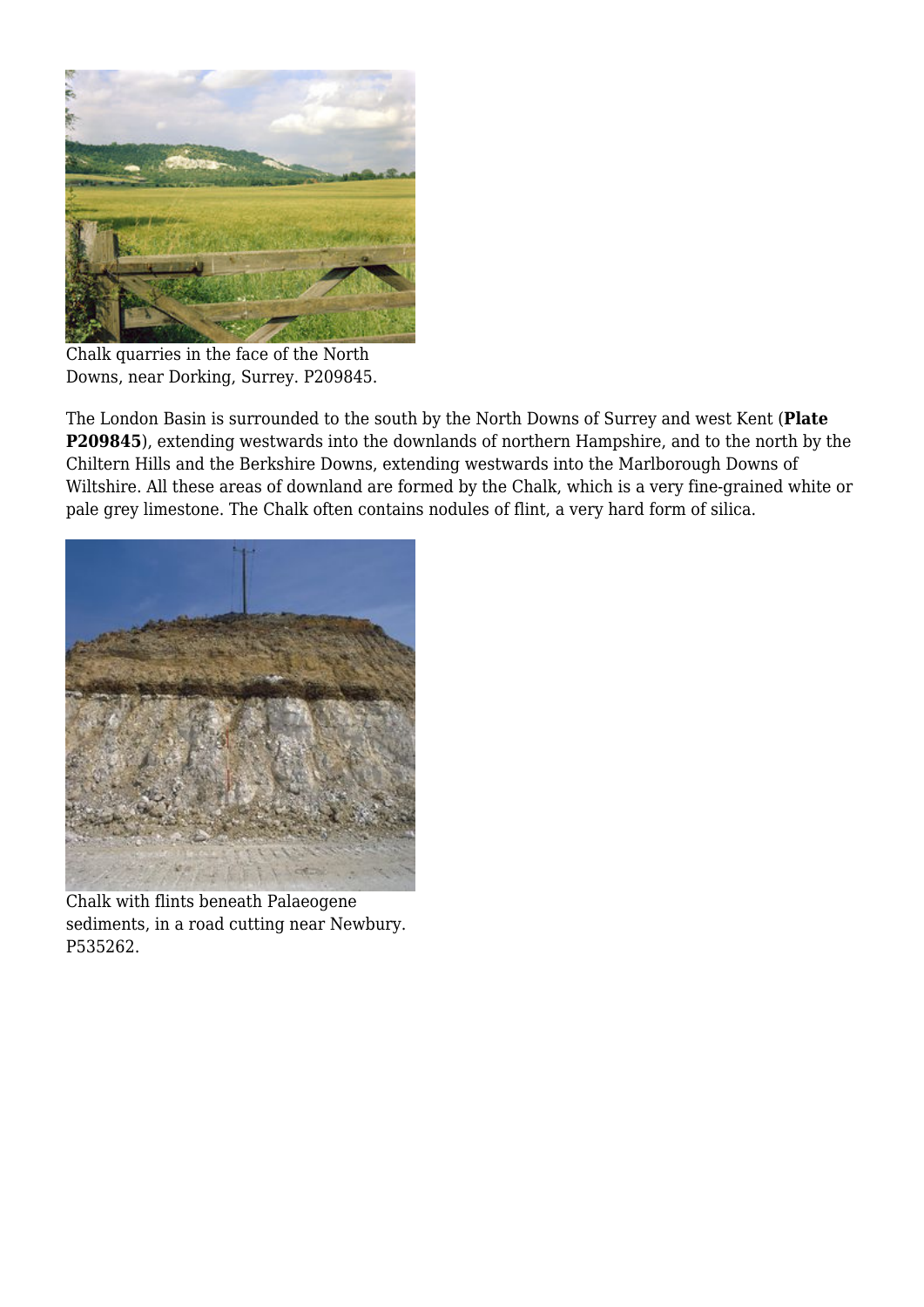

Water-filled fissures and pores dissolved in the Chalk, seen in a borehole, Height of image about 50 cm. P902287.

As mentioned above the Chalk (**Plate P535262**) forms a continuous layer beneath the London Basin. It extends to depths of as much as 500 m in west Surrey and is typically about 200 m thick, although it reaches 275 m in east Essex.

The Chalk is the most important aquifer, or source of underground water, in southern England. Most of the water flow in the Chalk is not through the pore spaces between the grains of the rock but along fine fractures within it (**Plate P902287**). These fractures are both horizontal and vertical and connect together to make pathways for water to flow through. Because the Chalk is composed of calcium carbonate which can be slowly dissolved by groundwater, the fractures become wider over long periods of time leading to the quite rapid flow of water through some parts of the Chalk. Where the Chalk is covered by the younger sedimentary layers of the London Basin the thick clays form a barrier to the movement of groundwater, preventing both the upwards movement of water out of the Chalk and downwards percolation into the Chalk.

#### **The Upper Thames Valley**

The River Thames crosses the Chalk Downlands through the Goring Gap south of Oxford. To the north-west the Upper Thames valley and its tributaries drain a broad area of clay vales separated by ranges of hills, including part of the Cotswolds in Oxfordshire and Northamptonshire.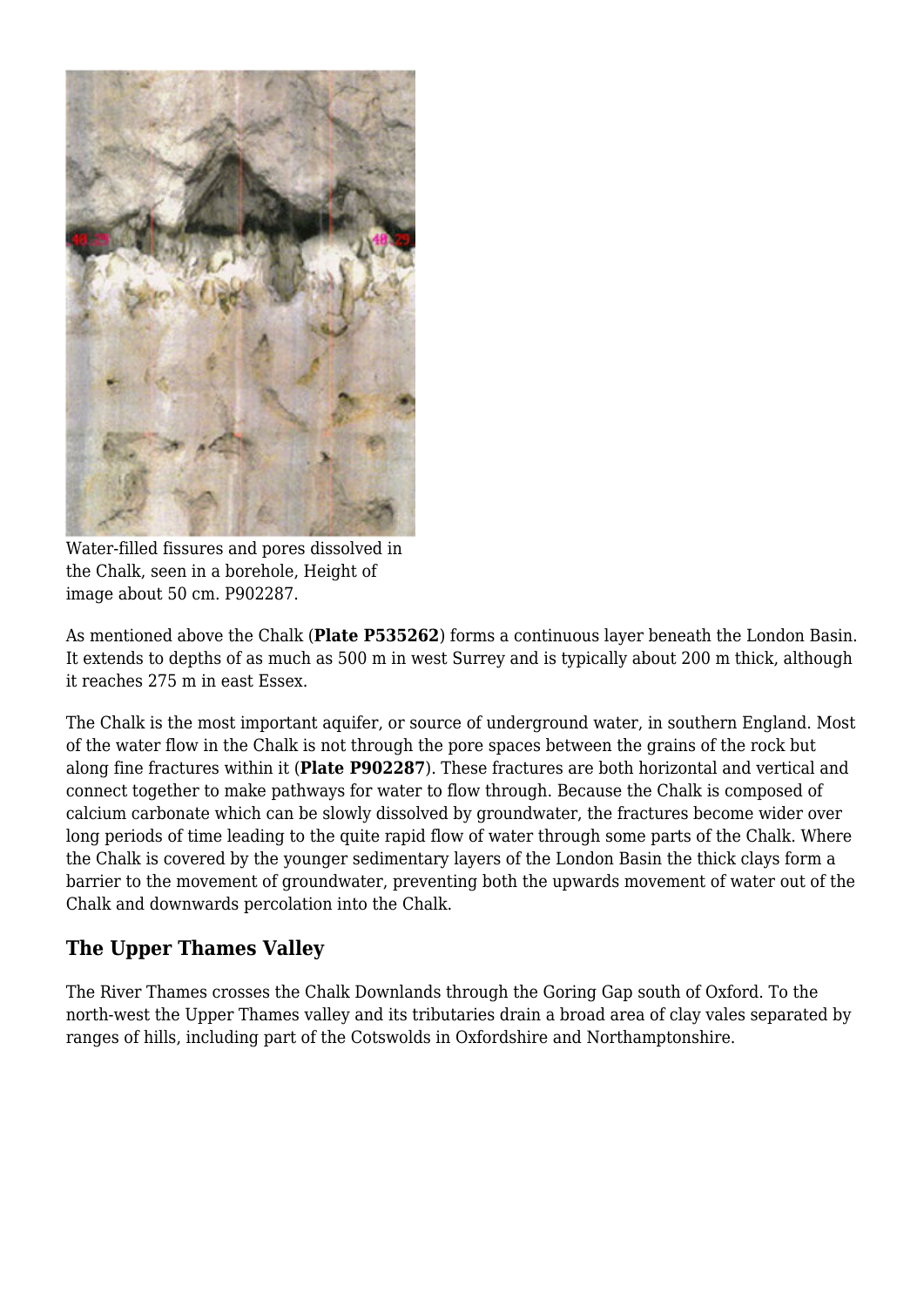

Bedded limestones in the Great Oolite, Oxfordshire. P211894

The Upper Thames Valley area is underlain by varied deposits that originated as sediments on the ancient sea floor, and which now form successive layers beneath the Chalk. This sedimentary sequence includes four major layers composed mainly of mudstone (Gault Clay, Kimmeridge and Ampthill clays, Oxford Clay, and the Lias and Mercia Mudstone groups), separated by layers dominated by sandstone, siltstone or limestone (Upper and Lower Greensand, the Portland, Purbeck, Corallian , Great and Inferior Oolite groups (**Plate P211894**), the Sherwood Sandstone Group and some un-named Permian sediments). Some of these intervening layers form aquifers of regional or local importance, and are characterised by flow between the rock grains or along fractures, or both. In some limestones (Corallian Group), the groundwater can be salty and some salt springs support rare and protected habitats. The mudstones are clays which have been consolidated into harder rocks over millions of years: they form very effective barriers to the movement of water between the various aquifer units in this area.

The youngest of the mudstone layers is the Gault Clay and is up to 100 m thick where it comes to the surface in the Upper Thames Valley, generally diminishing eastwards to about 50 m in Essex and north Kent. It occurs beneath the Chalk down to as low as 440 m below sea level in the deepest parts of the London Basin. The other mudstone intervals are also thickest in the west of the region, where they are between 100 and 230 m thick near the surface, but together with the intervening sandstone, siltstone or limestone layers, they become thinner to the east.

In the far west of the region, the younger sedimentary bedrock includes some very thick sedimentary sequences that come to the surface to the west of the London and Thames Valley region. At depth under northern Wiltshire, these formations comprise more than 400 m of sandstones, siltstones and mudstones but like the overlying rocks, become thinner eastwards. They are largely absent from the area east of Oxfordshire.

Rocks of similar age to those occurring in the Upper Thames Valley region also occur to the south of the London Basin, in the Weald, where they are generally thicker than those found in the Upper Thames Valley. They do extend northwards beneath the Chalk of the North Downs, but then they rapidly become thinner and die out beneath south London.

### **Older sedimentary bedrock and basement rocks**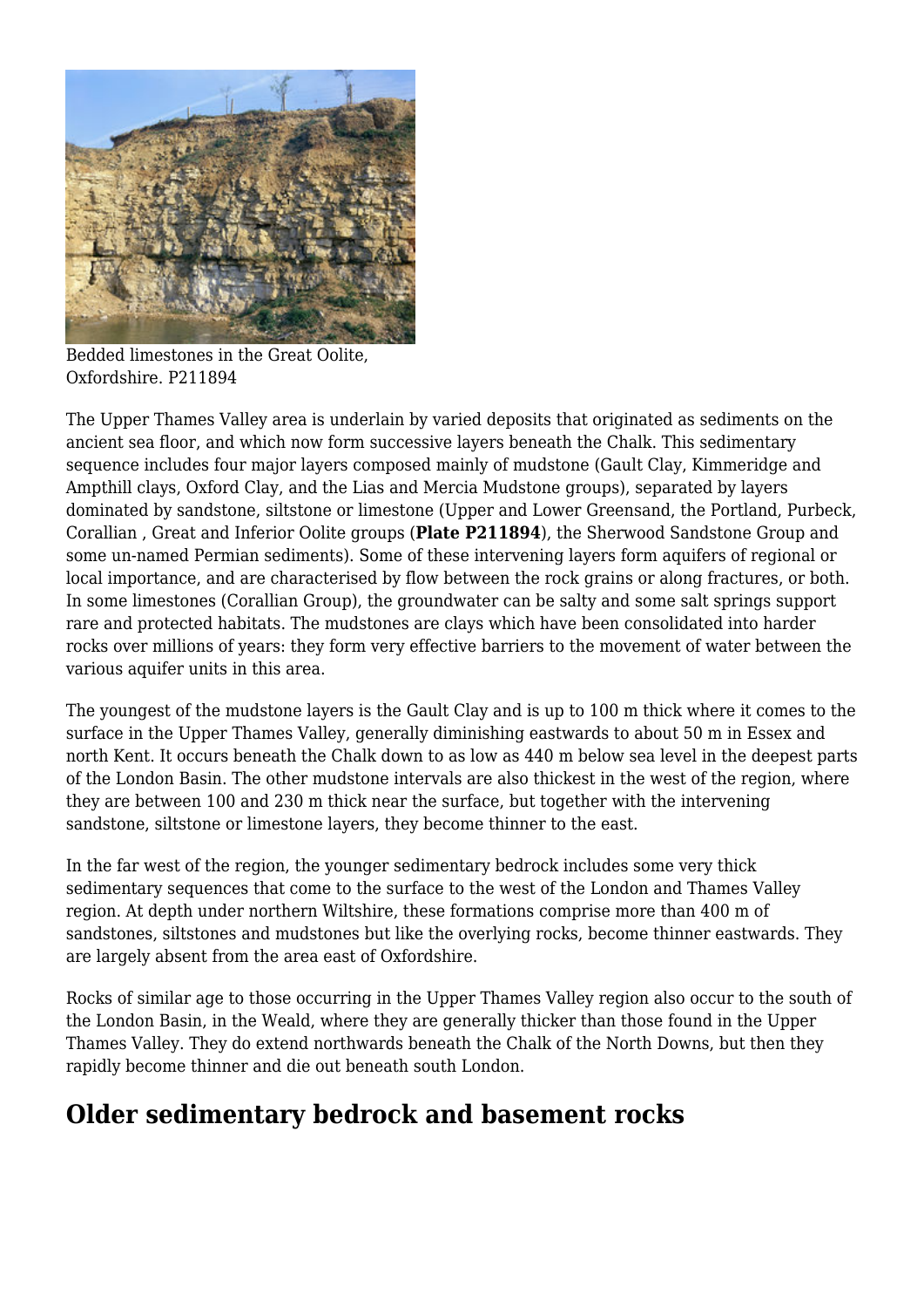

The extent of the London Platform. P902530.

The older sedimentary bedrock is preserved at depth in concealed troughs or basins found in the Bedford—Hitchin area where the Carboniferous Limestone dominates and between Banbury in the north and Newbury and Reading in the south. Here the Carboniferous Limestone is overlain by thick Coal Measures composed mainly of sandstones, siltstones, mudstones and thin coals. These rocks also include igneous rocks formed by the cooling of molten rock from deep in the Earth either at surface as volcanic lava or under the ground as igneous intrusions. They are similar to those found at the surface in the South Wales Coalfield and are probably more than 1000 m in thickness.

Basement rocks underlie these basins, and elsewhere in the region, for example around and north of London, they rest directly below the younger sedimentary bedrock. The basement rocks are generally harder and less porous than the overlying rocks and mainly comprise grey and red slates, mudstones and sandstones (Devonian rocks and older rocks). The layers have been distorted by earth movements, in places tilting at steep angles. While the rocks themselves are less porous than the younger sediments they are cut through by fractures that do contain groundwater and include ancient geological faults where the rocks on each side of the fracture have moved relative to one another.

Most of the Thames Valley overlies an uplifted block of these old rocks called the London Platform (**Figure P902530**). Here basement rocks occur at less than 500 m depth; indeed, in the northeast of the region, they are within about 150 m of the surface. The London Platform has been an area of geological stability for at least 250 million years. One consequence of this is that the younger bedrock formations found at surface in the Upper Thames Valley, and layers of a similar age at depth in the Wealden region (to the south), thin quickly towards the London Basin where they are mainly absent. Only the Chalk and the Gault Clay immediately below it form continuous layers across this London Platform.

In marked contrast to the London Platform, the younger sedimentary bedrock immediately to the south is founded on a distinctive basement rocks more comparable to the rocks occurring at the surface in Devon. Folded and faulted basement rocks of this type extend only a short distance into the southern fringe of the Thames Valley region, where they are found at depths of more than 500 m. This fringe is marked at the surface by features such as the Hog's Back ridge of western Surrey.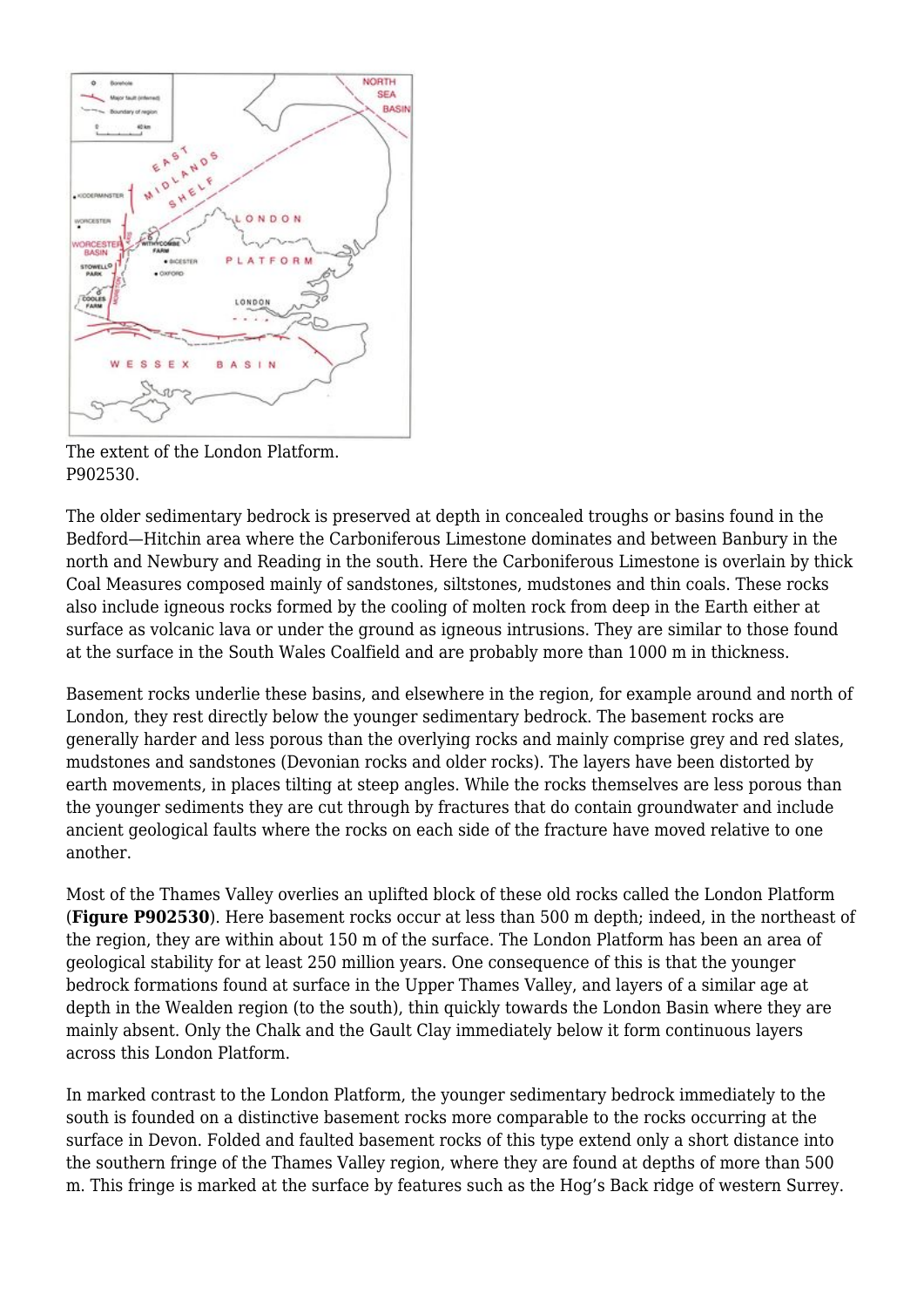Retrieved from

'[http://earthwise.bgs.ac.uk/index.php?title=London\\_and\\_the\\_Thames\\_Valley\\_-\\_Geology&oldid=5461](http://earthwise.bgs.ac.uk/index.php?title=London_and_the_Thames_Valley_-_Geology&oldid=54614)  $4'$ 

[Category](http://earthwise.bgs.ac.uk/index.php/Special:Categories):

[London and the Thames Valley - summary](http://earthwise.bgs.ac.uk/index.php/Category:London_and_the_Thames_Valley_-_summary)

### **Navigation menu**

#### **Personal tools**

- Not logged in
- [Talk](http://earthwise.bgs.ac.uk/index.php/Special:MyTalk)
- [Contributions](http://earthwise.bgs.ac.uk/index.php/Special:MyContributions)
- [Log in](http://earthwise.bgs.ac.uk/index.php?title=Special:UserLogin&returnto=London+and+the+Thames+Valley+-+Geology&returntoquery=action%3Dmpdf)
- [Request account](http://earthwise.bgs.ac.uk/index.php/Special:RequestAccount)

#### **Namespaces**

- [Page](http://earthwise.bgs.ac.uk/index.php/London_and_the_Thames_Valley_-_Geology)
- [Discussion](http://earthwise.bgs.ac.uk/index.php/Talk:London_and_the_Thames_Valley_-_Geology)

 $\overline{\phantom{a}}$ 

#### **Variants**

#### **Views**

- [Read](http://earthwise.bgs.ac.uk/index.php/London_and_the_Thames_Valley_-_Geology)
- [Edit](http://earthwise.bgs.ac.uk/index.php?title=London_and_the_Thames_Valley_-_Geology&action=edit)
- [View history](http://earthwise.bgs.ac.uk/index.php?title=London_and_the_Thames_Valley_-_Geology&action=history)
- [PDF Export](http://earthwise.bgs.ac.uk/index.php?title=London_and_the_Thames_Valley_-_Geology&action=mpdf)

 $\Box$ 

#### **More**

#### **Search**

Search  $\parallel$  Go

#### **Navigation**

- [Main page](http://earthwise.bgs.ac.uk/index.php/Main_Page)
- [Recent changes](http://earthwise.bgs.ac.uk/index.php/Special:RecentChanges)
- [Random page](http://earthwise.bgs.ac.uk/index.php/Special:Random)
- [Help about MediaWiki](https://www.mediawiki.org/wiki/Special:MyLanguage/Help:Contents)